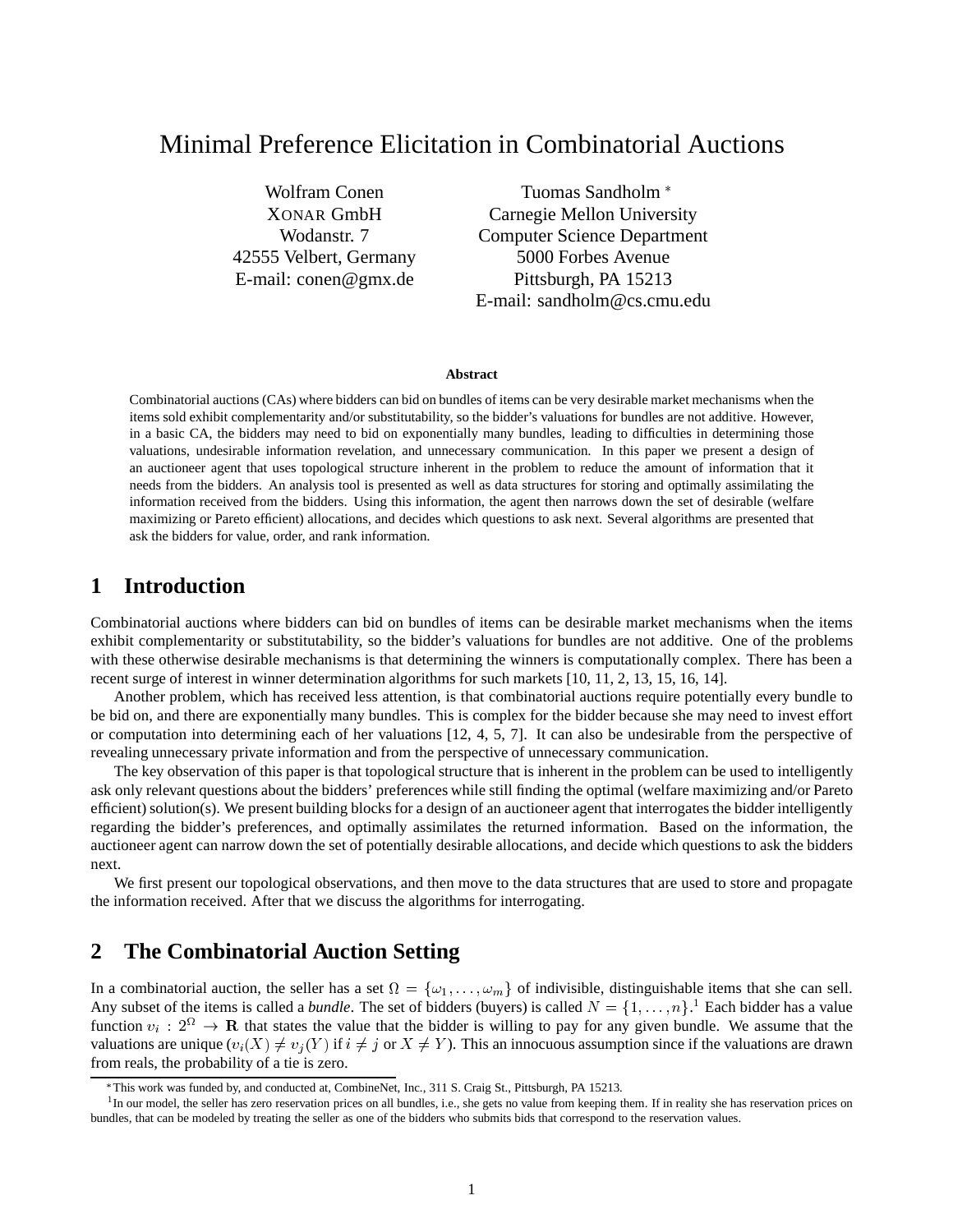Our definitions of desirability of the solution (welfare maximization and Pareto efficiency, discussed later), are defined with respect to the *reported* valuations. There is a large literature in game theory that deals with the issue of how to design the incentives (rules of the game, who gets which bundles, who pays what) so as to motivate each bidder to reveal her preferences truthfully. Later in this paper we will discuss the incentives for truthful revelation within our elicitation method.

We make the standard quasilinearity assumption about the bidder's utilities, so the utility of any bidder  $i$  for bundle A

A *collection*  $(X_1,...,X_n)$  states which bundle  $X_i \subseteq \Omega$  each bidder *i* receives. In a collection, some bidders' bundles  $A \subseteq \Omega$  is  $u_i(A, p) = v_i(A) - p$ , where p is the amount that the bidder has to pay.<br>A collection  $(X_1, \ldots, X_n)$  states which bundle  $X_i \subseteq \Omega$  each bidder *i* receives. In a collection, some bidders' bundles may overlap in items, may overlap in items, which would make the collection infeasible. We call a collection and *allocation* if it is feasible, i.e., if it maximizes  $\sum_{i=1}^{n} v_i(X_i)$  among all allocations (feasible collections). An allocation X is *Pareto efficient* if there is no other allocation Y such that  $v_i(X_i) \ge v_i(Y_i)$  for each bidder i and strictly for at least some bidder i.<sup>2</sup>

### **3 Topological Structure in Combinatorial Auctions**

We observed that there is significant topological structure in the combinatorial auction setting. In this paper we will use that structure to avoid asking the bidders for unnecessary information about their valuations. In this section, we first discuss the topological structure in the context of an implicit graph which we call the *rank lattice*. We then present an actual data structure called the *augmented order graph* where the auctioneer stores all of the known information about the bidders' valuations, and propagates it using topological structure in several ways.

### **3.1 Rank Lattice**

Conceptually, the bundles can be ranked for each agent from most preferred to least preferred. This gives a unique rank for each bundle for each agent. The key observation behind the *rank lattice* is the following. Without referring to the values of the bundles, each collection can be mapped to a unique rank vector  $[R_1(X_1), R_2(X_2), \ldots, R_n(X_n)]$ . The set of rank vectors, and a "dominates" relation between them define a lattice. Now, the important fact is that if a collection (rank vector) is feasible (i.e., is an allocation), then no collection (rank vector) "below" it can be a better solution to the allocation problem. Consider the following example.

**Example:** Let there be two goods, A and B, and two agents,  $a_1$ , and  $a_2$ . The agents assign the following values to the bundles:

$$
\begin{array}{c|cccc}\n & \emptyset & A & B & AB \\
\hline\na_1 & 0 & 4 & 3 & 8 \\
a_2 & 0 & 1 & 6 & 9\n\end{array}
$$

These values imply a preference order over the bundles:

Agent  $a_1$ :  $(1:AB, 2:A, 3:B, 4: \emptyset)$ .  $(1 : AB, 2 : A, 3 : B, 4 : \emptyset).$ <br> $(1 : AB, 2 : B, 3 : A, 4 : \emptyset).$ <br>subset of the collections is fea

Agent  $a_2$ :  $(1 : AB, 2 : B, 3 : A, 4 : \emptyset)$ .  $(1 : AB, 2 : B, 3 : A, 4 : \emptyset).$ <br>subset of the collections is fea

Only a subset of the collections is feasible and, thus, corresponds to allocations (see Figure 1, left).



Figure 1: Rank lattice for our example. The nodes are collections. Some of them are infeasible, some are dominated, some are both, and some are neither.

 ${}^{2}$ Our definition of Pareto efficiency is based on comparison of bundles within an agent. If payments are taken into account in the definition of Pareto efficiency, then the set of Pareto efficient solutions collapses to equal the set of welfare maximizing solution. We use the term *welfare maximizing* for the latter set, and reserve the term *Pareto efficient* for the former purpose.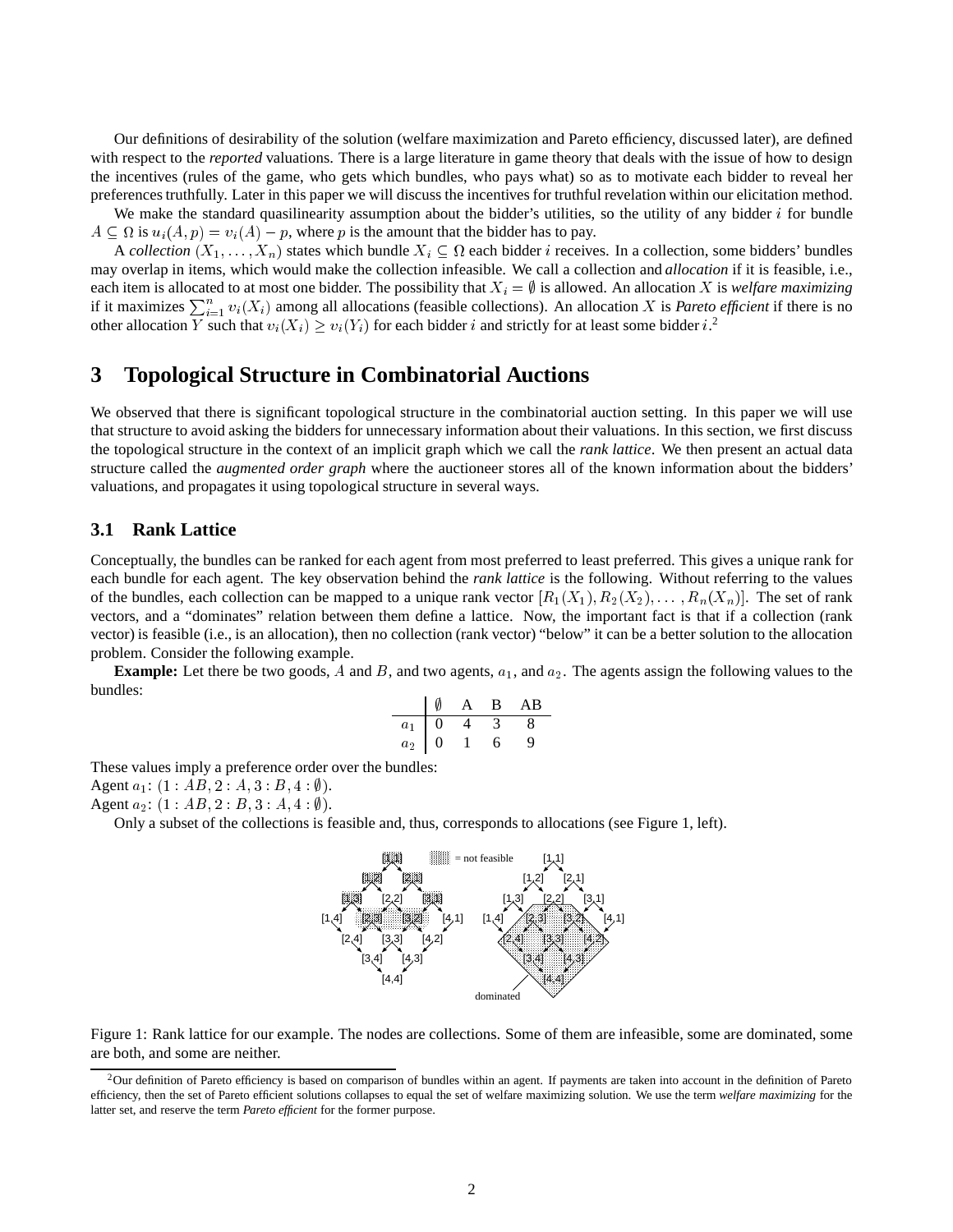If a feasible collection is not dominated by another feasible collection, it belongs to the set of Pareto-efficient solutions. In Figure 1, the set of Pareto efficient solutions can be obtained from overlaying the two graphs and picking the uncolored collections  $[2, 2]$ ,  $[1, 4]$ , and  $[4, 1]$ . Now, the welfare maximizing allocations can be determined by determining the value of each allocation in this set. In our example, the welfare maximizing allocation is given by rank vector  $[2, 2]$ , that is  $X^* = \{A, B\}.$ 

With additional knowledge about the valuation functions, the collections to be checked for feasibility can be further restricted. For example, in many auctions there is *free-disposal*  $(v_i(X) \le v_i(Y)$  if  $X \subseteq Y$ , i.e., the bidder can always throw away extra items for free). Free disposal combined with our assumption of unique valuations allows for the following type of pruning. It is never necessary to check the feasibility of collections that include one of the highest ranking bundles (a rank 1) and a non-empty bundle (the highest ranking bundle is always the bundle including all items, every such collection must be infeasible). Free disposal can be used to accomplish much more pruning in general. However, our techniques do not assume free disposal; they capitalize on it if it holds.

While our algorithms never explicitly construct the rank lattice, they capitalize on all of the information that can be deduced from it. Our algorithms also capitalize on other information and structure, as discussed in the next section.

### **3.2 Augmented Order Graph**

The *augmented order graph* G includes a node for each (bidder, bundle) pair (i; X). It includes a directed arc from node  $(i, X)$  to node  $(i, Y)$  (always nodes of the same bidder) whenever  $v_i(X) > v_i(Y)$ . We call this a domination arc  $\succ$ . The graph G also includes an upper bound UB for each node and a lower bound LB for each node. Finally, it includes a rank  $R_i(X)$  for every node. Some of these variables may not have values.

Initially, G includes no edges. The upper bounds are initialized to  $\infty$ , and the lower bounds to 0. All of the rank information is initially missing. If there is free disposal, edges are added to the graph to represent this:  $((i, X), (i, Y)) \in \mathcal{L}$ iff  $Y \subset X$  and  $X \neq Y$ .



Figure 2: Order graph, feasible allocations, and how they relate to the rank lattice

Figure 2 shows the augmented order graph for our 2-agent, 2-good example at a stage where some of the information from the bidders has not yet been asked. In the upper right corner, two allocations and their relation to the nodes in the graph are shown. These allocations are connected to the corresponding feasible collections (allocations) in the rank lattice. The lower bound LB of an allocation is the sum of the lower bounds of the bundles in that allocation. Similarly, the upper bound UB of an allocation is the sum of the upper bounds of the bundles in that allocation. In the example, the allocations can be ordered due to the available rank information. The allocation  $({A}, {B})$  dominates the other. The highlighted rank combination represents the welfare maximizing allocation. This, however, cannot be determined yet due to lack of information.

Our algorithms use the augmented order graph as the basic analysis tool. As new information is obtained, it is incorporated into the augmented order graph. This causes new arcs to be added, bounds to be updated, and rank information to be filled in. As a piece of information is obtained and incorporated, its implications are fully propagated, as will be discussed.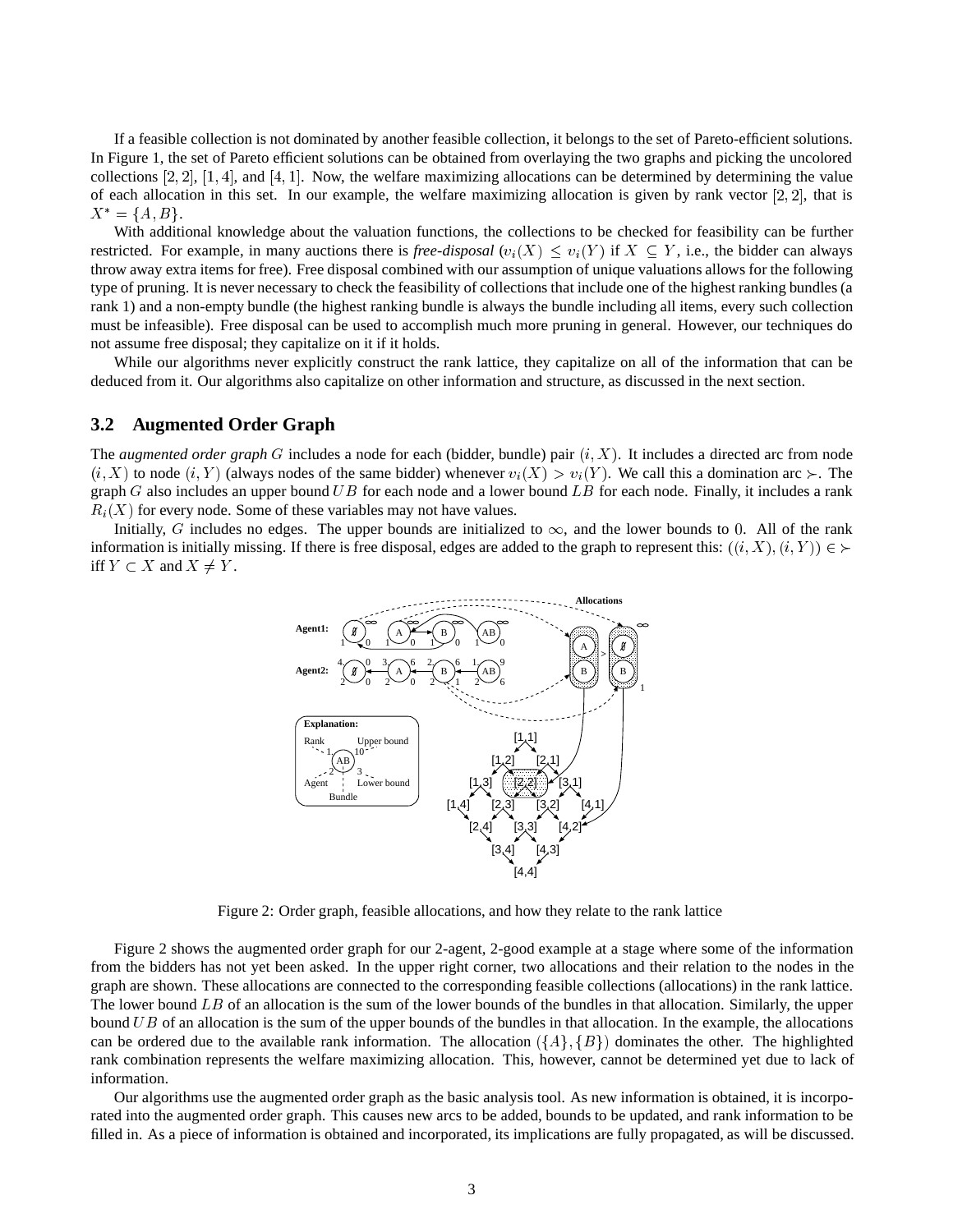The process is monotonic in that new information allows us to make more specific inferences. Edges are never removed, upper bounds never increase, lower bounds never decrease, and rank information is never erased.

## **4 Interactive Algorithms for Selecting an Allocation**

In this section we present algorithms that find desirable allocations based on asking the bidders questions. The idea is to use this as a blueprint for implementing a software agent auctioneer that will intelligently ask the bidders the right questions for determining good allocations without asking unnecessary questions. Each of our algorithms is incremental in that it requests information, propagates the implications of the answer, and does this again until it has received enough information. The auctioneer is allowed to ask any bidder  $i$  any of the following questions:

- **Order information:** Which bundle do you prefer, A or B?
- **Value information:** What is your valuation for bundle A? (the bidder can answer with bounds or an exact value).
- **Rank information:** In your preferences, what is the rank of bundle A? Which bundle has rank x in your preferences? (Later we also discuss the more natural question: If you cannot get the bundles that you have declared most desirable so far, what is your most desired bundle among the remaining ones?)

In different settings, answering some of these questions might be more natural and easier than answering others. Therefore, we present different algorithms that use only some of these types of questions.

We first present *policy independent algorithms* that make a clear separation between the policy of which questions to ask and the assimilation of the information obtained. The advantage is that our optimal assimilation techniques can then be used with any interrogation policy. The disadvantage is that the techniques are intense in terms of computation time and space if the number of (bidder, bundle) pairs is large. Later we present *policy driven algorithms* that tightly integrate the interrogation and assimilation for computational efficiency.

### **4.1 Policy Independent Algorithms**

All of the policy independent algorithms utilize the same general structure. An augmented order graph  $G$  and an input set  $Y$  are expected as input to the algorithm. The type of the input set Y will depend on the specific algorithm. The general skeleton algorithm is as follows.

**Algorithm**  $Solve(\mathcal{Y}, G)$ : **while not**  $Done(Y, G)$  **do**  $o = SelectOp(\mathcal{Y}, G)$  /\* Choose questions \*/  $I = \text{PerformOp}(o, N)$  /\* Interrogate bidders \*/  $G = Propagate(I, G)$  /\* Update graph \*/  $U = \text{C} \text{ and } \text{idates}(\mathcal{Y}, G) \neq \text{Select } \text{ candidate } \text{ allocations } \neq \text{ }$ 

Given two allocations,  $a$  and  $b$ , and the augmented order graph  $G$ , the following procedure will be used in the policy independent algorithms to check whether  $a$  dominates  $b$ . This is determined using a combination of value information, order information, and rank information (queried and inferred). $3$ 

**Algorithm** *Dominates* $(a, b, G)$ :  $O_{ab} = FALSE \neq$  Flag for order domination \*/  $C_{ab} = 0$  /\* Amount of value domination \*/ = 0 /\* Amount of value domination \*/<br> **ach**  $i \in N$  **do**<br> **if**  $LB_i^a > UB_i^b$ <br> **then**  $C_{ab} = C_{ab} + (LB_i^a - UB_i^b)$ **for<br>each**  $i \in N$  **do if**  $LB_i^a > UB_i^b$ **then**  $C_{ab} = C_{ab} + (LB_i^a - UB_i^b)$  $= U_{ab} + (LB_i^z - UB_i^z) \nonumber \ > b_i \nonumber \ 0_{ab} = TRUE \nonumber \ a_b = C_{ab} + (LB_i^a - U_i^a) \nonumber$  $\mathcal{F}$  and  $\mathcal{F}$ **else if**  $a_i \succ b_i$ **then**  $O_{ab} = TRUE$ **else**  $C_{ab} = C_{ab} + (LB_i^a - UB_i^b)$ **if**  $C_{ab}$   $> 0$  or  $(C_{ab} = 0$  and  $O_{ab} = TRUE$ <br> **if**  $C_{ab}$   $> 0$  or  $(C_{ab} = 0$  and  $O_{ab} = TRUE$ <br> **then** return TRUE **else** return FALSE  $\mathcal{F}$  and  $\mathcal{F}$  and  $\mathcal{F}$ **then** return TRUE **else** return FALSE

<sup>0</sup> or  $(C_{ab} = 0$  and  $O_{ab} = TRUE$ )<br>return TRUE **else** return FALSE<br>*minates* procedure does not explicitly use rank informe<br>ne information in the bounds and the order information <sup>3</sup>The *Dominates* procedure does not explicitly use rank information because the implications of the rank information will have already been propagated into the value information in the bounds and the order information.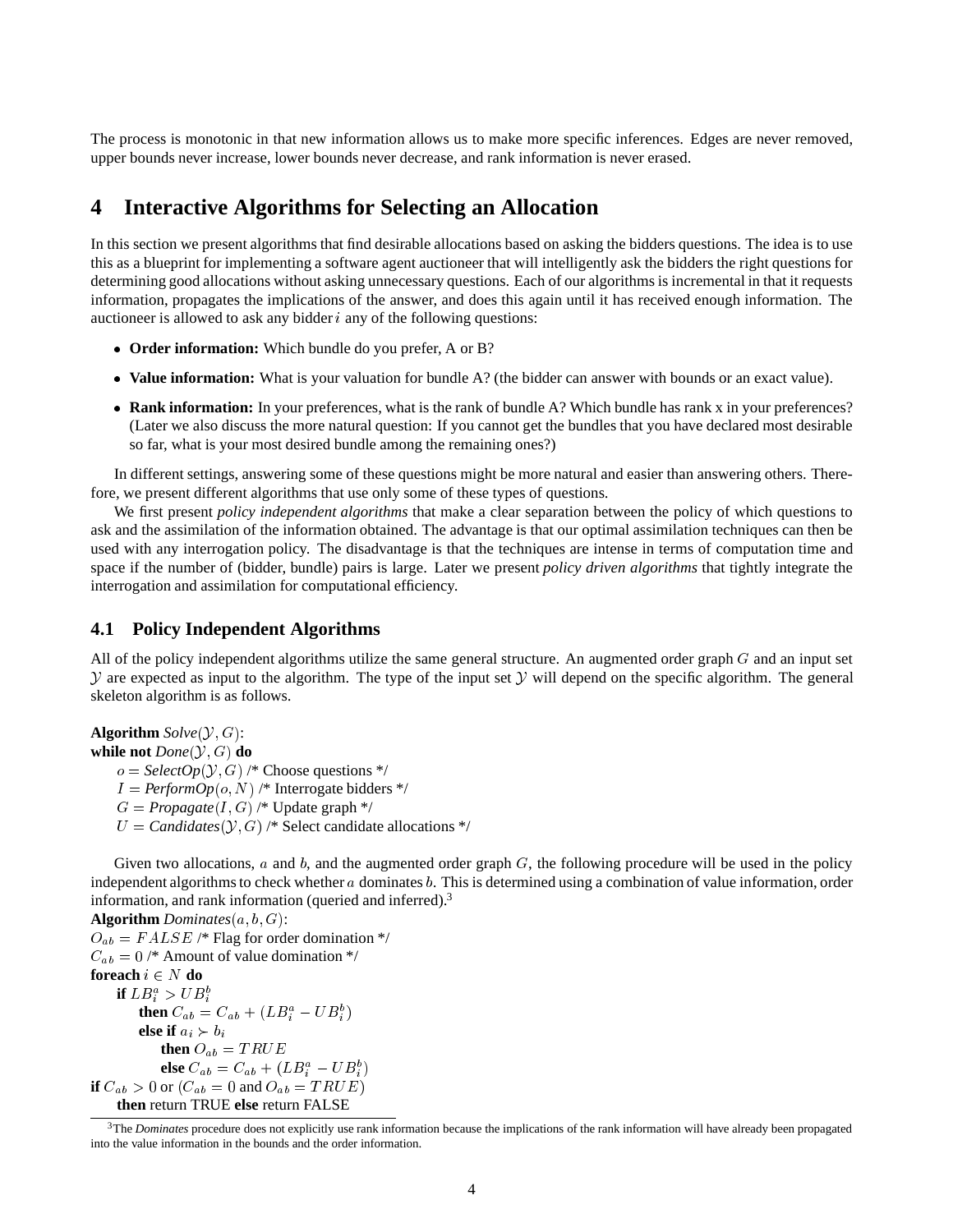**Proposition 1.** *Given a consistent order graph* G*, the* Dominates *algorithm returns TRUE if and only if enough information has been queried to determine that* a *dominates* b*.*

Next, propagating newly received information will be discussed. If value or order information is inserted into a previously consistent graph G, values of upper bounds are propagated in the direction of the edges and lower bounds in the opposite direction. This propagation is done via depth-first-search (that marks the nodes touched when they are visited) in G, so the propagation time is  $O(v + e)$ , where v is the number of bundles (number of nodes in G that correspond to the agent whose values are getting updated), and  $e$  is the number of edges between those nodes.

**Case 1: Inserting a new lower bound at node** <sup>k</sup>**:**

Procedure  $PropLB(k, G)$  /\* G contains the set of edges,  $\succ$  \*/  $Pre = \{l : (l, k) \in \succ\}$  $\text{ch } l \in Pre \textbf{do}$ <br>  $\textbf{f } LB_k > LB_l \textbf{ then } LB_l = LB$ **foreach**  $l \in Pre$  **do if**  $LB_k > LB_l$  **then**  $LB_l = LB_k$ ;  $PropLB(l, G)$ 

#### **Case 2: Inserting a new upper bound at node** k**:**

Procedure  $PropUB(k, G)$  $Suc = \{l : (k, l) \in \succ\}$  $\text{ach } l \in \text{Suc do}$ <br>  $\text{f } UB_k < UB_l \text{ then } UB_l = UI$ **foreach**  $l \in Suc$ **do if**  $UB_k < UB_l$  **then**  $UB_l = UB_k$ ;  $PropUB(l, G)$ 

#### **Case 3: Inserting a new edge**  $k > l$ **:**

Procedure  $InsertEdge((k, l), G)$ **if**  $LB_k < LB_l$  **then**  $LB_k = LB_l$ ;  $PropLB(k, G)$ **if**  $UB_k < UB_l$  **then**  $UB_l = UB_k$ ;  $PropUB(l, G)$ .

#### **Case 4: Inserting an exact valuation for node** <sup>k</sup>**:**

Procedure *InsertValue*((k, v), G)  $LB_k = v; PropLB(k, G); UB_k = v; PropUB(k, G).$ 

#### **Case 5: Inserting a rank for node** <sup>k</sup>**:**

Procedure *InsertRank*((n; r); G)  $(i, b) = n; K = \{(j, c) \in V : j = i\}$ **if**  $\exists k \in K$  with  $R_k < R_n$  and  $R_k \geq R_l \ \forall l \in K$  with  $R_l < R_n$ **then** *InsertEdge*((k,n),G) **if**  $\exists k \in K$  with  $R_k > R_n$  and  $R_k \leq R_l \ \forall l \in K \ \text{with} \ R_l > R_n$ **then** *InsertEdge*((n,k),G)

Given a set of newly retrieved information, I, and the augmented order graph  $G$ , the following algorithm will insert the information and propagate it.

**Algorithm**  $Propagate(I, G)$ : **foreach**  $i \in I$  **do switch** <sup>i</sup> /\* Structural switch \*/ (node k, UB b): **if**  $UB_k > b$  **then**  $UB_k = b$ ;  $PropUB(k, G)$ (node k, LB b): **if**  $LB_k < b$  **then**  $LB_k = b$ ;  $PropLB(k, G)$ (node k, node l):  $InsertEdge((k, l), G)$ (node k, value v): *InsertValue*( $(k, v), G$ ) (node k, rank r): *InsertRank* $((k, r), G)$ 

The following subsections discuss the policy independent algorithms in detail. The algorithms differ based on the types of information that they request from the bidders. To obtain the complete algorithm, the following procedures have to be substituted for the corresponding procedures in the general structure above.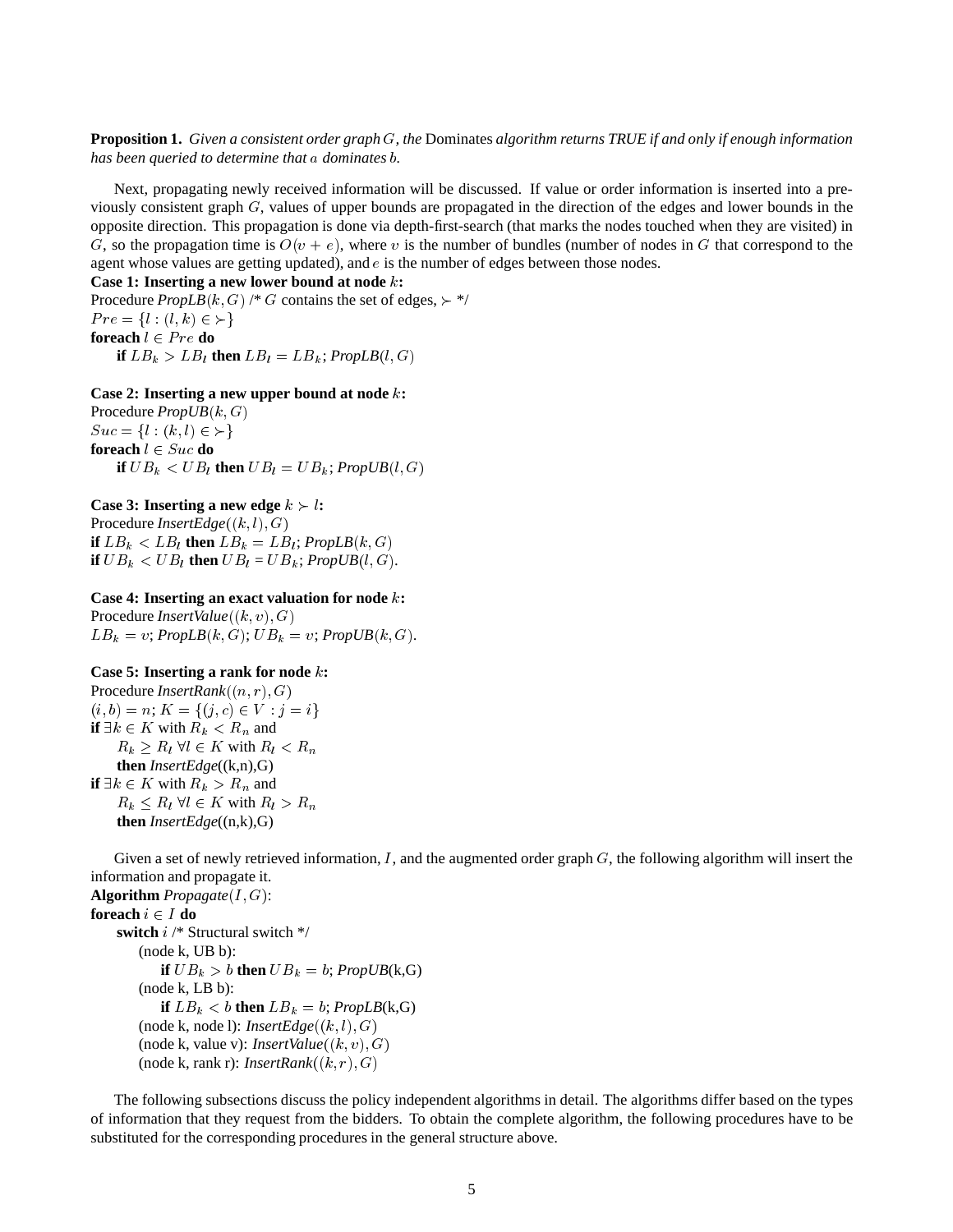#### **4.1.1 Algorithms that Use Order Information**

Order information allows the Pareto-optimal allocations to be determined, but it cannot be used to determine welfare maximizing allocations because that would require quantitative tradeoffs across agents.

Given a non-empty set  $Y$  of feasible allocations and a graph  $G$ , the following algorithm will determine the set of allocations that are not dominated, given the information in hand.

```
Algorithm Candidates<sub>o</sub>(\mathcal{Y}, G):
U = \mathcal{Y}; O = \emptyset; C = \emptysetwhile U \neq \emptyset do
    pick a \in U; U = U \setminus \{a\}; C = \emptysetwhile U \neq \emptyset do
       pick b \in U; U = U \setminus \{b\}= 100if Dominates(b, a, G)then a = b\textbf{else if not } Dominates(a, b, G)then C = C \cup \{b\}a\}U = C; O = O \cup \{a\}
```
**Proposition 2.** The above algorithm determines the set  $O \subset \mathcal{Y}$  such that for all  $a \in O : \nexists b \in \mathcal{Y}$  with b dominates a.

Given a set of allocations,  $\mathcal Y$ , which are all pairwise incomparable with respect to domination, and the graph  $G$ , the following function will return FALSE if a pair of allocations exists in  $\mathcal Y$  which have been judged incomparable due to lack of information.

```
Function Done_o(U, G)foreach \{a, b\} \in U \times U, a \neq b do<br>
if not Definitely Incomparable<sup>4</sup> (a, b)if not DefinitelyIncomparable<sup>4</sup> (a, b)then if \exists i \in N : (i, a_i), (i, b_i) \notin \succand ((i, b_i), (i, a_i)) \notin \succthen return FALSE
return TRUE
```
The remaining part of the algorithm is the interrogation policy. Our method can accommodate any policy here, but we suggest two intuitive ones:

(1) Arbitrarily pick a pair of distinct allocations  $\{a, b\}$  that are incomparable due to a lack of information. Arbitrarily, choose one of the agents  $i \in N$ , for which no order information for the corresponding bundles  $a_i$  and  $b_i$  is available. Ask the bidder which one of them she prefers.<sup>5</sup>

(2) Determine the set of pairs of incomparable allocations,  $U$ . While doing so, determine a set  $P$  of pairs of unordered nodes  $\{(i, a_i), (i, b_i)\}\in G$  for which  $\exists a, b \in U, a \neq b$  so that neither  $((i, a_i), (i, b_i)) \in \succ$  nor  $((i, b_i), (i, a_i)) \in \succ$ . Select from P a pair  $p = \{(i, b_1), (i, b_2)\}\$  of nodes so that the number of pairs in U which contain p is maximal.<sup>6</sup> Ask the bidder which bundle she prefers more,  $b_1$  or  $b_2$ .

**Proposition 3.** Given a set of allocations, y, and the graph G, for either interrogation policy, Solve<sub>o</sub> $(Y, G)$  will determine *the set of Pareto-optimal allocations contained in* Y*.*

#### **4.1.2 Algorithms that Use Order and Value Information**

Here we present an algorithm to determine welfare maximizing solutions. Given a non-empty set of feasible allocations,  $\mathcal{Y}$ , that are all pairwise incomparable with respect to domination, and an augmented order graph  $G$ , the following algorithm checks if  $Y$  contains only welfare maximizing allocations.

<sup>&</sup>lt;sup>4</sup>A pair  $\{a, b\}$  of allocations will be called *definitely incomparable*, iff there is a pair of agents,  $\{i_1, i_2\}$  such that edges  $(i_1, a_{i_1}) \succ (i_1, b_{i_1})$  and  $(i_2, b_{i_2}) \succ (i_2, a_{i_2})$  and no edges  $(i_1, b_{i_1}) \succ (i_1, a_{i_1})$  or  $(i_2, a_{i_2}) \succ (i_2, b_{i_2})$  exist.<br>
<sup>5</sup>The answer to this question alone might not be sufficient to order *a* and *b* since there may be other unordered bu

question might not be necessary: it can be possible to deduce the answer from answers to other alternative questions. On the positive side, the answer to this question may make asking some other questions unnecessary.

<sup>&</sup>lt;sup>6</sup>Deciding this edge adds information to the largest number of decisions in the next stage.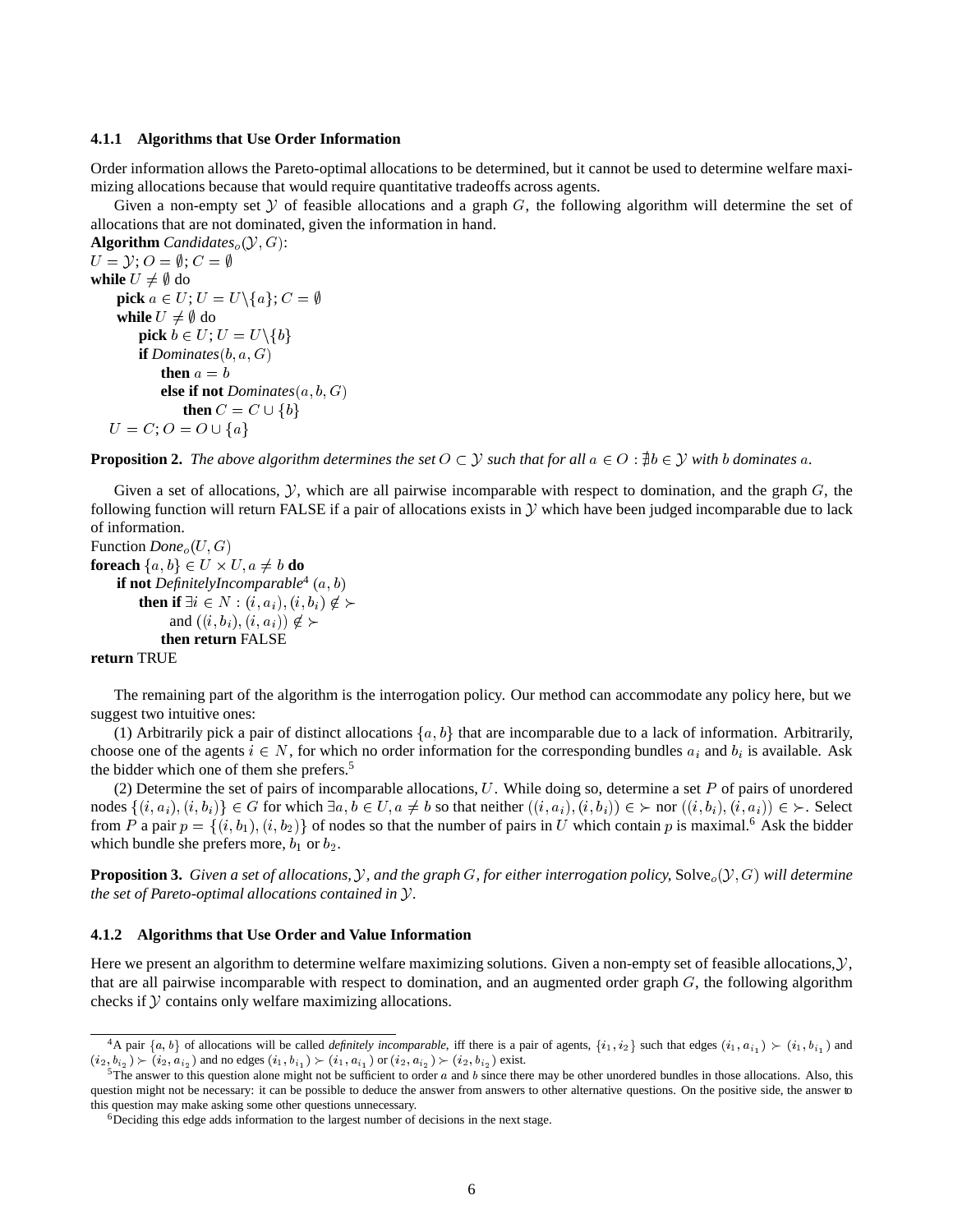**Algorithm** *Done*<sub>v</sub>( $\mathcal{Y}, G$ ):<br>**if**  $|\mathcal{Y}| = 1$  **then return** TRUE **if**  $|\mathcal{Y}| = 1$  **then return** TRUE<br> **foreach**  $a \in \mathcal{Y}$  **do**<br>  $lb = \sum_{n \in G_a} LB_n$ <br>  $ub = \sum_{n \in G_a} UB_n$ **foreach**  $a \in \mathcal{Y}$  **do**<br>  $lb = \sum_{n \in G_a} LB_n$  $ub = \sum_{n \in G_a} U B_n$ **if**  $lb \neq ub$  **then return** FALSE **return** TRUE

*Candidates<sub>v</sub>* is identical with *Candidates<sub>o</sub>*.

Again, any interrogation policy could be used. We propose the following. Pick a node  $n = (i, b) \in V$  with  $LB_n \neq GB_n$ <br>(one of) the largest number(s) of relations to allocations in  $\mathcal{Y}$  and  $LB_n \neq GB_n$  with the greatest lower and (one of) the largest number(s) of relations to allocations in  $Y$  and  $LB_n \neq GB_n$  with the greatest lower bound. Ask agent  $i$  for the value of bundle  $b$ .

**Proposition 4.** Given a set of feasible allocations  $Y$  and a graph  $G$ , the algorithm Solves<sub>v</sub> will determine the set of welfare *maximizing allocations contained in* Y*.*

#### **4.1.3 Algorithms that Use Rank Information**

Algorithms that use rank information only cannot determine welfare maximizing solutions because that requires quantitative tradeoffs across agents. Instead, we present an algorithm for finding Pareto-efficient ones.

Given G and a set C of rank combinations, the following function answers TRUE if all elements of C are feasible.

```
Function Done<sub>r</sub>(C, G)<br>foreach c \in C do
foreach c \in C do<br>
if \exists i \in N : \nexists (i, b) \in V with R_{(i,b)} = c_ithen return FALSE /* Information missing */
     if not Feasible<sup>7</sup>(c, G)
          then return FALSE else return TRUE
```

```
Function Candidates<sub>r</sub>(C, G):<br>foreach c \in C do
foreach c \in \mathcal{C} do<br>
if Infeasible<sup>8</sup>(c, G)
            then C = Expand(c, C, G)/* Loops over newly inserted elements */
Function Expand(c, C, G)S = \text{suc}^9(c); C = C \setminus \{c\};= suc<sup>9</sup>(c); C = C \setminus \{c\};<br>
reach s \in S do<br>
if not IsDominated(s, C, G)<br>
then C = C \cup \{s\}foreach s \in S do
       if not IsDominated(s, C, G)
           then C = C \cup \{s\}\sim \sim \sim \sim \sim
```
Function *IsDominated*(s, C, G): **foreach**  $c \in C$  **do if**  $c \leq s$  /\* lexicographic \*/ **then if not** *Infeasible*(c; G) **return** TRUE **return** FALSE

We propose two interrogation policies for  $SelectOp<sub>r</sub>(C, G)$ : (1) Select from C a combination c with the least number of ranks without related nodes in G. For each such rank r at position i of c, ask bidder i which bundle she has at rank r. (2) As (1), but pick only one rank without a related node from c.

**Proposition 5.** Given a set of combinations, C, and the graph G, for both policies, algorithm  $Solve_r(C, G)$  will determine *the set of feasible combinations in the (partial) lattice determined by* C *that are either in* C *or dominated only by infeasible combinations in* C*. If* C *is initialized to* (1;:::; 1)*, the resulting set represents the set of Pareto-optimal allocations.*

 $7c$  is feasible if  $b^c$ , the corresponding set of bundles, is a partition of a subset of  $\Omega$ . If not all bundles related to ranks are known yet, a FALSE will be returned.

 ${}^{8}$ Infeasibility can often be determined without knowing all rank-bundle relations. If the partial information available is not sufficient to decide about infeasibility, FALSE will be returned. Thus, if both functions return FALSE, the information is insufficient.

<sup>&</sup>lt;sup>9</sup>The successor function derives from a node  $c = (r_1, \ldots, r_n)$  its set of successors as follows. For each  $i, 1 \le i \le n$  with  $r_i < 2^m$ , generate  $s_i \in \text{succ}(c) \text{ as } (r_1,\ldots,r_i+1,\ldots,r_n).$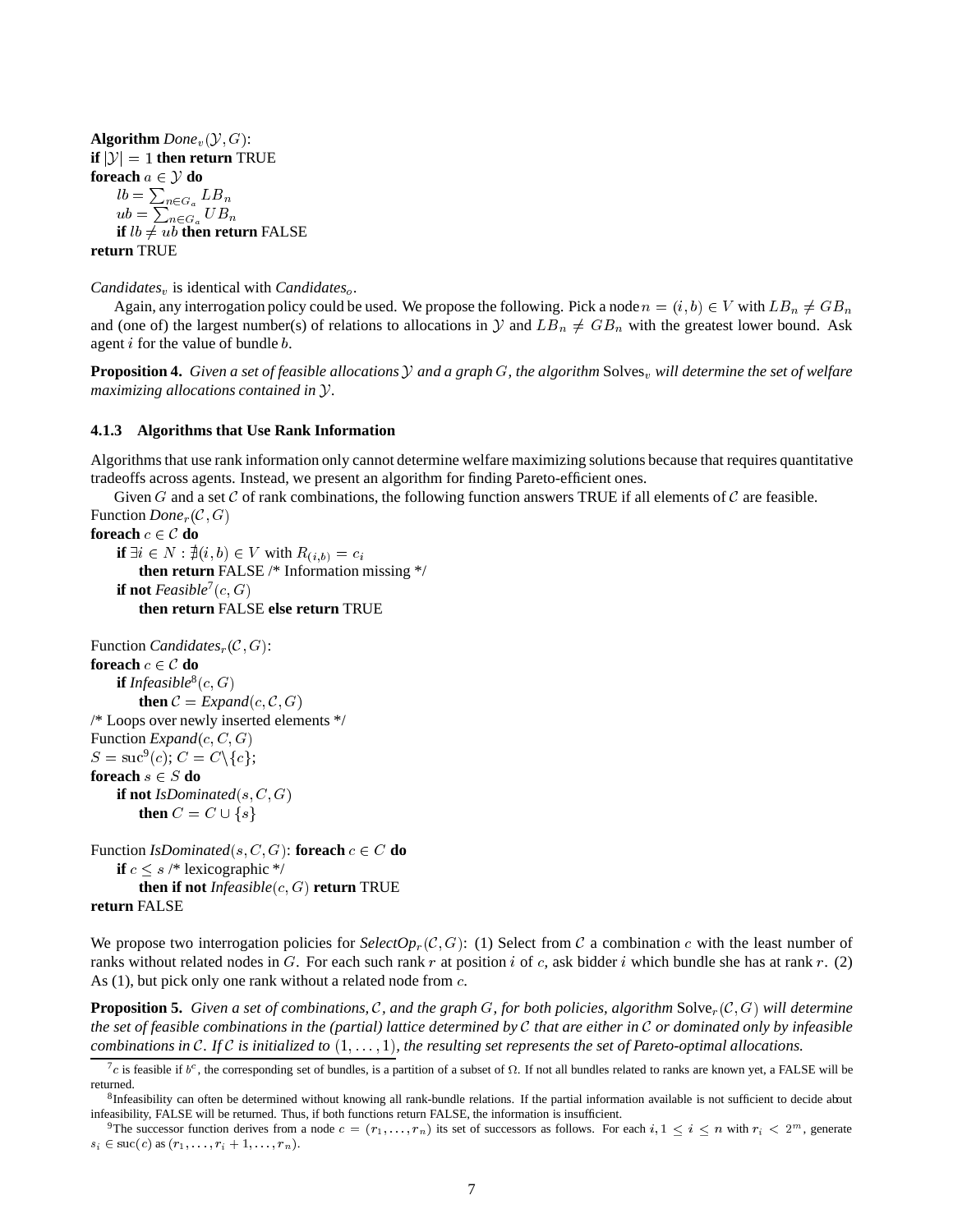#### **4.1.4 Algorithms that Use Rank and Value Information**

In this section we discuss how rank and value information can be used to determine welfare maximizing solutions. The Candidates and Done functions are instantiated as follows to do this.

Function *Candidates<sub>rv</sub>*( $C$ ,  $G$ ):  $c = \arg \max_{d \in \mathcal{C}} LB^{10}(d, G)$ = arg max<sub>d∈C</sub>  $LB^{10}(d, G)$ <br>  $\sharp d \in C \setminus \{c\}$  with  $UB(d, G) > LB$ <br> **then**  $C = Expand(c, C, G)$ **if**  $\nexists d \in C \setminus \{c\}$  with  $UB(d, G) > LB(c, G)$ <br>**then**  $C = Exband(c, C, G)$ **then**  $C = Expand(c, C, G)$ 

Function  $Done_{rv}(\mathcal{C}, G)$  $c = \arg \max_{d \in C} \text{LB}(d, G) \nightharpoonup$  Best valued node \*/<br>
if  $\exists d \in C \setminus \{c\}$  with  $UB(d, G) > LB(c, G)$  and<br>
not *Infeasible*(*d*,*G*)<br>
then return FALSE else return TRUE **if**  $\exists d \in C \setminus \{c\}$  with  $UB(d, G) > LB(c, G)$  and **not** *Infeasible(d,G)*

#### **then return** FALSE **else return** TRUE

We propose the following interrogation policy for  $SelectOp_{rv}(\mathcal{C}, G)$ . Pick the undecided combination with the highest lower bound, say c. Pick from the remaining combinations one, say d, with  $UP_d > LB_c$ . If there is a rank i in d without a related node, ask agent i which bundles she ranks at rank r. Otherwise, if there is a rank i and a corresponding node  $(i, b)$  with  $UB(i, b) \neq LB(i, b)$ , ask agent i her value for bundle b. Otherwise, there is a rank j in c and a corresponding node  $(j, a)$ with  $UB(i, a) \neq LB(j, a)$ . Ask agent *i* her value of bundle *a*.

**Proposition 6.** Given a set of combinations, C, and the graph G, algorithm Solve<sub>rv</sub>(C, G) will determine the set of feasible *combinations in the (partial) lattice determined by* C *that are not dominated by other feasible combinations in the sublattice.* If  $\mathcal C$  *is initialized to*  $(1,\ldots,1)$ *, the resulting set represents the welfare maximizing allocations.* 

### **4.2 Policy-Driven Algorithms**

While the algorithms presented above are very flexible in terms of their interrogation policies, tying the policy more closely to the algorithm allows for improvements in computational efficiency, and also allows for the use of standard search strategies in these interactive algorithms.

#### **4.2.1 Algorithm that Uses Rank and Value Information**

The following search algorithm uses rank and value information to determine a welfare maximizing allocation.

```
Algorithm BBF:
s = (1, \ldots, 1) /* start node */<br>OPEN = {s}; /* Unexpanded<br>CLOSED = \emptyset; /* Expanded n<br>while OPEN \neq \emptyset do
OPEN = \{s\}; /* Unexpanded nodes, initialized to s \times\text{CLOSED} = \emptyset; /* Expanded nodes */
while OPEN \neq \emptyset do
       c i2N vi(ci)
       c = \arg \max_{c \in OPEN} \sum_{i \in N} v_i(c_i)<br>
OPEN = OPEN \setminus \{c\}<br>
if Feasible(c) then return \{c\}<br>
CLOSED = CLOSED \cup \{c\}; SUC = suc(c)<br>
foreach n \in SUC do<br>
if n \notin OPEN and n \notin CLOSED<br>
then OPEN = OPEN \cup \\mathrm{OPEN} = \mathrm{OPEN} \setminus \{c\}if Feasible(c) then return \{c\}foreach n \in \text{SUC} do
             if n \notin OPEN and n \notin CLOSED
             then OPEN \cup \{n\}
```
The algorithm asks questions to determine the  $\arg \max$ . There are the obvious value questions first, and then the search arg max. There are the obvious value questions first, and then the search<br>This entails asking all winning bidders the following question which is<br>if you cannot get any one of the bundles that you have named desirable proceeds one step down a path in the rank lattice. This entails asking all winning bidders the following question which is more natural than an unconstrained rank question: if you cannot get any one of the bundles that you have named desirable so far, what is your next preferred bundle?

**Proposition 7.** *The algorithm* BBF *determines a welfare maximizing allocation.*

 ${}^{10}LB_d = \sum_{i \in N} B(i, d_i)$ , where  $B(i, d_i)$  is  $LB(i, b)$  if  $\exists (i, b) \in V$  with  $R_{(i, b)} = d_i$ , and 0 otherwise.  $UB_d$  analogously, with  $\infty$  instead of 0.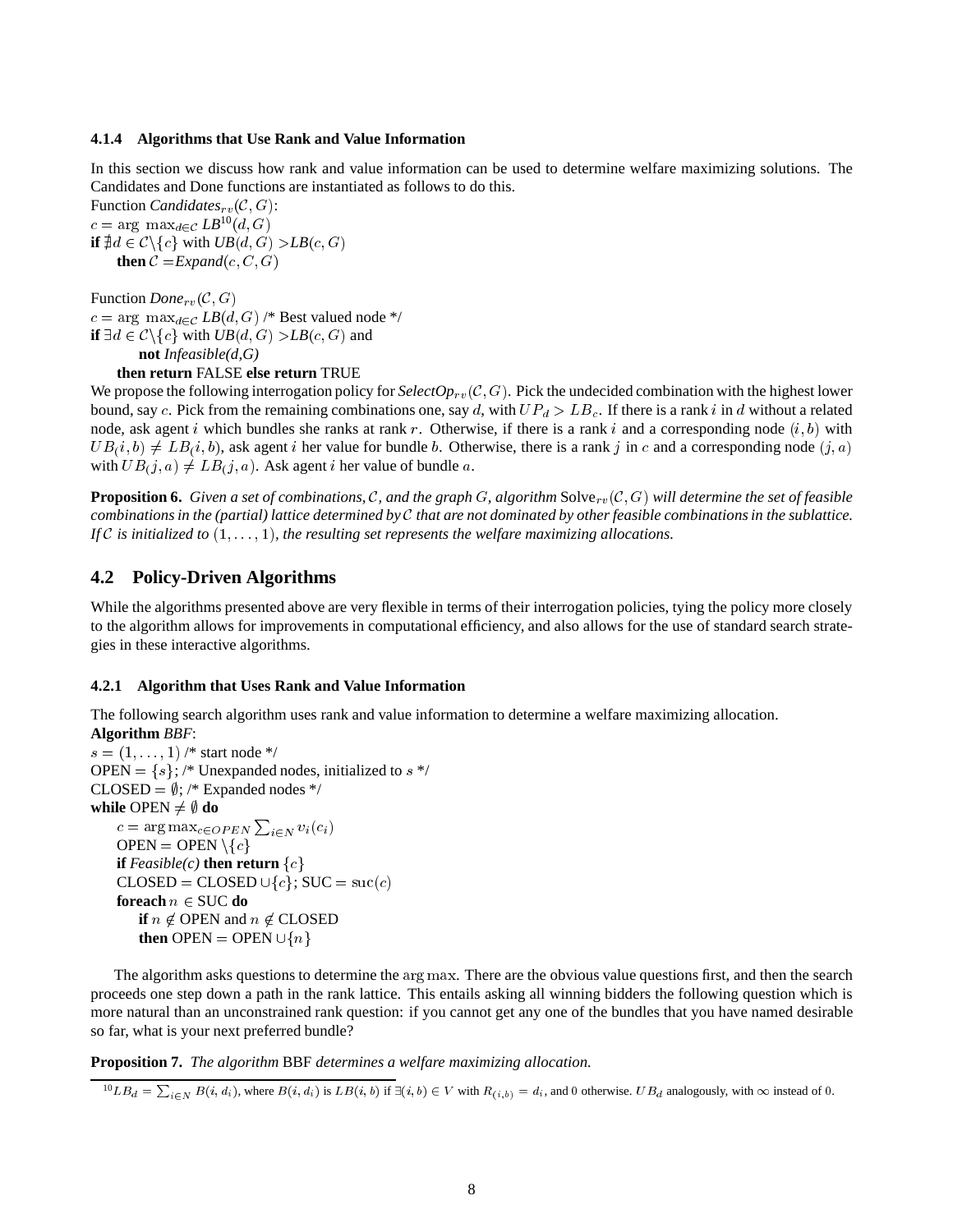## **5 Conclusions and Future Research**

Combinatorial auctions where bidders can bid on bundles of items can be very desirable market mechanisms when the items sold exhibit complementarity and/or substitutability, so the bidder's valuations for bundles are not additive. However, they require potentially every bundle to be bid on, and there are exponentially many bundles. This is complex for the bidder because she may need to invest effort or computation into determining each of her valuations. If the bidder evaluates bundles that she does not win, evaluation effort is wasted. Bidding on too many bundles can also be undesirable from the perspective of revealing unnecessary private information and from the perspective of causing unnecessary communication overhead. If the bidder omits evaluating (and bidding on) some bundles on which she would have been competitive, economic efficiency and revenue are generally compromised. A bidder could try to evaluate (more accurately) only those bundles on which she would be competitive. However, in general it is difficult for the bidder to know on which bundles she would be competitive before evaluating the bundles.

The key observation of this paper is that topological structure that is inherent in the problem can be used to intelligently ask only relevant questions about the bidders' valuations while still finding the optimal (welfare maximizing and/or Pareto efficient) solution(s). We presented the rank lattice as an analysis tool. We then designed a data structure for storing and propagating all of the information that the auctioneer agent has received. Based on the information, the agent can narrow down the set of potentially desirable allocations, and intelligently decide which questions to ask the bidders next.

Three types of information queries were considered: value information (potentially with bounds only), order information, and rank information (arbitrarily or in order). Selective interrogation algorithms were presented that use different combinations of these to provably find the desired solution(s). Some of the algorithms focused on the propagation of information, and would support any interrogation policy. Finally, we presented a search-based algorithm that deeply integrates the interrogation policy into the algorithm in order to use a standard search strategy for interrogation, and in order to not have to use and store the elaborate data structure of the policy independent algorithms.

We believe that this line of research holds significant promise. We plan to integrate it with incentive compatible auction mechanisms such as the generalized Vickrey auction (GVA) [17, 1, 3]. The idea is that the our preference elicitation method would find a welfare maximizing solution, but would ask extra questions to be able to find the welfare maximizing solution under the assumption that each bidder in turn were not participating in the auction. These answers would suffice to compute the Vickrey payments, which would motivate the bidders to bid truthfully. Any of the algorithms of this paper could be used for this purpose by simply ignoring every bidder's bids in turn and asking the ensuing questions for determining the welfare maximizing allocation. If there are lazy bidders that would not participate once their bundles and prices have been determined, the mechanism could interleave the questions pertinent to GVA amidst questions for determining the overall allocation. This way the bidders would not know (at least not directly) which purpose the questions are for. The only open issue to deal with is the concern that the questions that the auctioneer asks a bidder leak information to the bidder about the answers that the other bidders have submitted so far. This makes the auction format not entirely sealed-bid. Since the GVA was originally designed for sealed-bid auctions, it is not totally obvious that it leads to an incentive compatible mechanism when used in conjunction with our preference elicitation method.

Another interesting avenue is to integrate this selective revelation technique with open-cry ascending combinatorial auctions, where some unnecessary revelation is avoided in another way [9, 8, 6, 18, 7]. Namely, if the price of a bundle is already too high for an agent for sure, the agent need not compute or communicate the exact value. Combining that idea with the topological ideas of this paper is likely to lead to a hybrid protocol that requires less information than either method alone.

## **References**

- [1] E H Clarke. Multipart pricing of public goods. *Public Choice*, 11:17–33, 1971.
- [2] Yuzo Fujishima, Kevin Leyton-Brown, and Yoav Shoham. Taming the computational complexity of combinatorial auctions: Optimal and approximate approaches. In *Proceedings of the Sixteenth International Joint Conference on Artificial Intelligence (IJCAI)*, pages 548–553, Stockholm, Sweden, August 1999.
- [3] Theodore Groves. Incentives in teams. *Econometrica*, 41:617–631, 1973.
- [4] Kate Larson and Tuomas Sandholm. Computationally limited agents in auctions. In *AGENTS-01 Workshop of Agents for B2B*, Montreal, Canada, 2001.